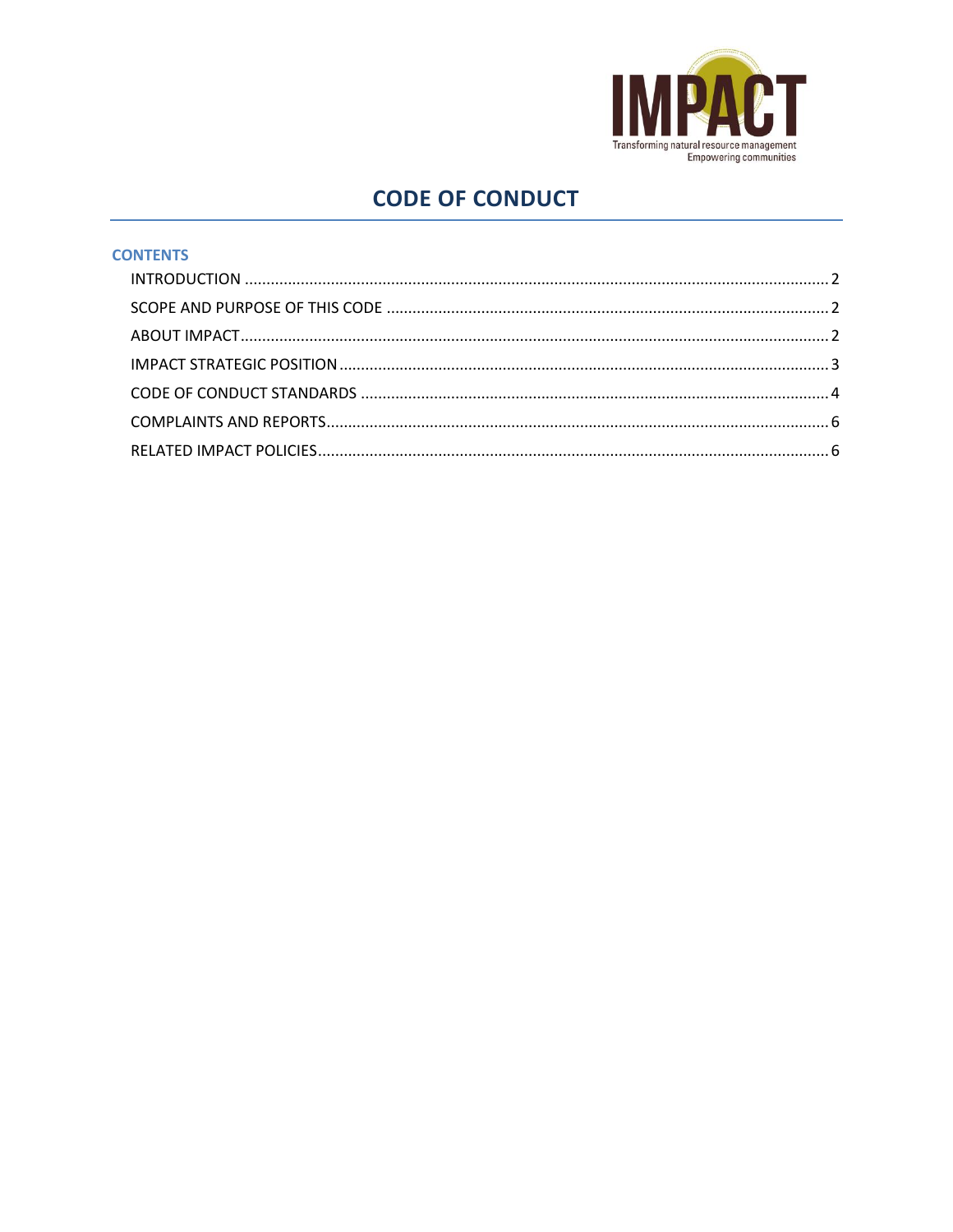#### <span id="page-1-0"></span>**INTRODUCTION**

The purpose of this policy is to provide advice on the standards of behaviour that are required of IMPACT staff, volunteers, partners, and contractors. It provides guidance on IMPACT's values and code of conduct and promotes ethical behaviour and sets expectations of its staff members across all locations. Adherence to all other IMPACT policies is also a requirement.

A signed copy of this Code of Conduct will be kept in each staff member or contractor's file.

#### <span id="page-1-1"></span>**SCOPE AND PURPOSE OF THIS CODE**

This Code of Conduct applies to all contracted staff, international and local, employed by IMPACT, as well as volunteers, partners, and contractors.

The purpose of this Code of Conduct is to set out the conduct expected of IMPACT staff while under contract to the organisation, and forms part of all contracts of employment. The Code of Conduct is applicable at all times. Breaches of the Code of Conduct are grounds for disciplinary action, up to and including dismissal.

While recognising that local laws and cultures differ considerably from one country to another, IMPACT is an International Non-Governmental Organisation, and therefore the Code of Conduct is developed from international best practice. IMPACT staff are expected to uphold local law wherever they operate, except where the Code of Conduct is more stringent, in which case the Code applies.

#### <span id="page-1-2"></span>**ABOUT IMPACT**

IMPACT is recognized as a leading actor in global efforts to transform natural resource management systems in areas where security and human rights are at risk. We investigate how natural resources are managed and develop approaches for natural resources to improve security, development, and equality. We collaborate with local partners including governments, civil society, supply chain actors and resource-rich communities, for lasting change.

We do this by adopting a multifaceted approach that seeks to:

- Break the link between natural resources and conflicts;
- Generate more equitable benefits for local communities, including for women;
- Promote and support environmental stewardship;
- Contribute to and support responsible economic development at local, national and regional levels.

IMPACT was established in 1986 as Partnership Africa Canada, a Canadian civil society coalition, tasked with distributing funding from the Canadian International Development Agency to address the root causes of conflict and to promote development in Africa. Over the last two decades, IMPACT has built a strong international reputation based on its ground-breaking investigative research and effective policy advocacy related to good governance, natural resources management, and human security in Africa. In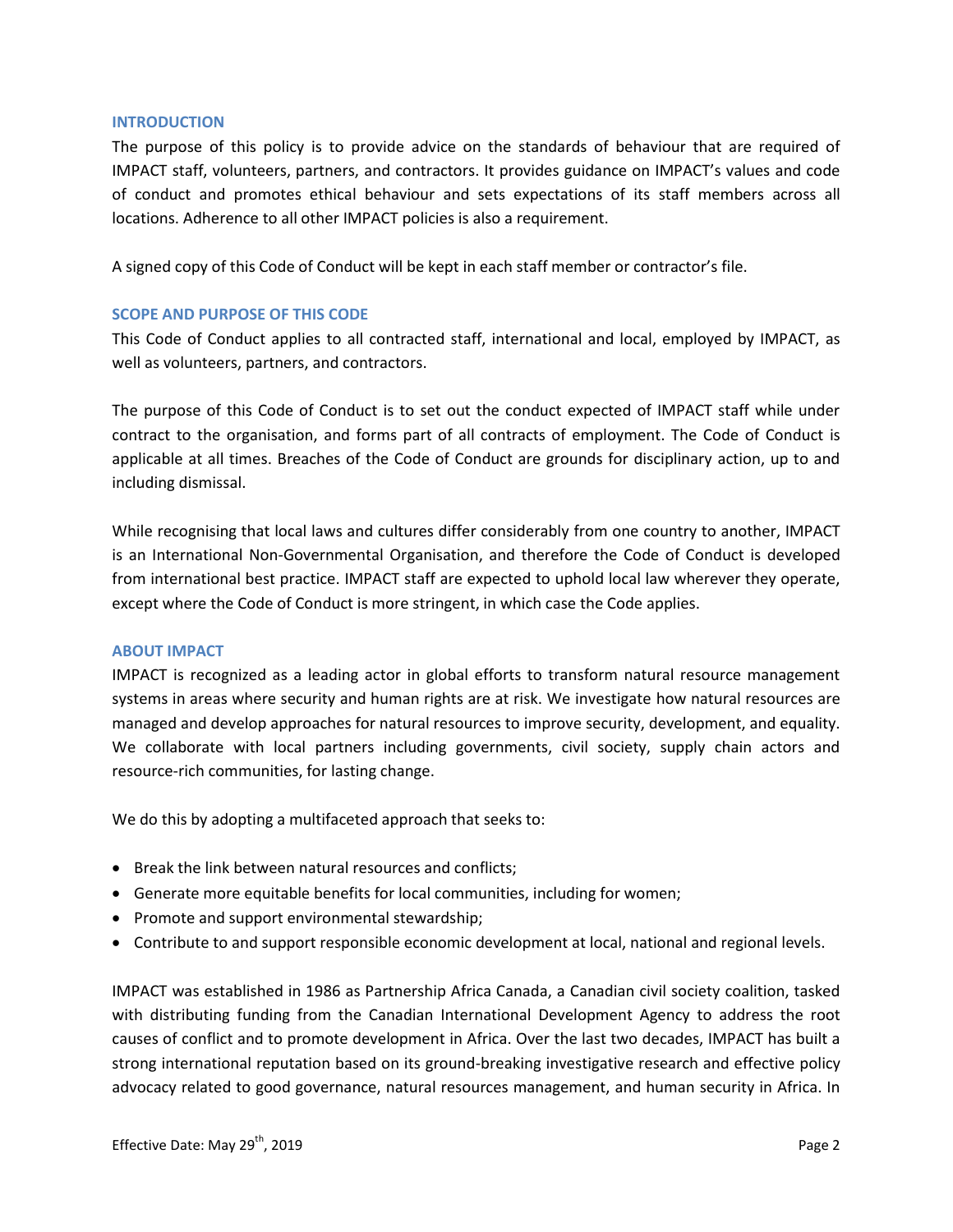2003, IMPACT was co-nominated by U.S. House of Representatives and Senate members for the Nobel Peace Prize for its work exposing the links between conflict and diamonds in several African countries.

In 2017, after strategic reflection and consultations with staff, past and present Board Members, partners, and various stakeholders, we refined our identity—our mission, vision, and how our approach to natural resource management guides our work. We also launched a new name—IMPACT—reflecting the active change we're making on the ground and the international scope we've undertaken over the years. Three decades of expertise, partnership, and research shaped PAC into IMPACT.

For more information: [www.impacttransform.org](http://www.impacttransform.org/)

#### <span id="page-2-0"></span>**IMPACT STRATEGIC POSITION**

IMPACT transforms how natural resources are managed in areas where security and human rights are at risk.

## **Mission**

IMPACT transforms how natural resources are managed in areas where security and human rights are at risk. We investigate and develop approaches for natural resources to improve security, development, and equality. We are an independent non-profit, collaborating with local partners for lasting change.

## **Context**

The mismanagement of natural resources fuels and sustains crisis around the world. Local populations are failing to benefit from resources in their communities, while climate change has heightened competition over minerals, oil, timber, wildlife and water—contributing to violence. Corruption and weak political systems increase the risk of human rights violations.

#### **Vision**

We envision a world where resources contribute to equitable peace and development, and where communities are empowered to decide how their natural resources are managed.

#### **How We Drive Change**

*REVEAL*: We investigate, monitor, and analyze how natural resources are managed and how these systems can be improved.

*INNOVATE*: We develop, test, and deliver improved systems for the management of natural resources through technical assistance, information sharing, and capacity building.

*ENGAGE*: We advance constructive dialogue with stakeholders including civil society, policymakers, industry, and communities to improve how natural resources are managed.

# **Approach**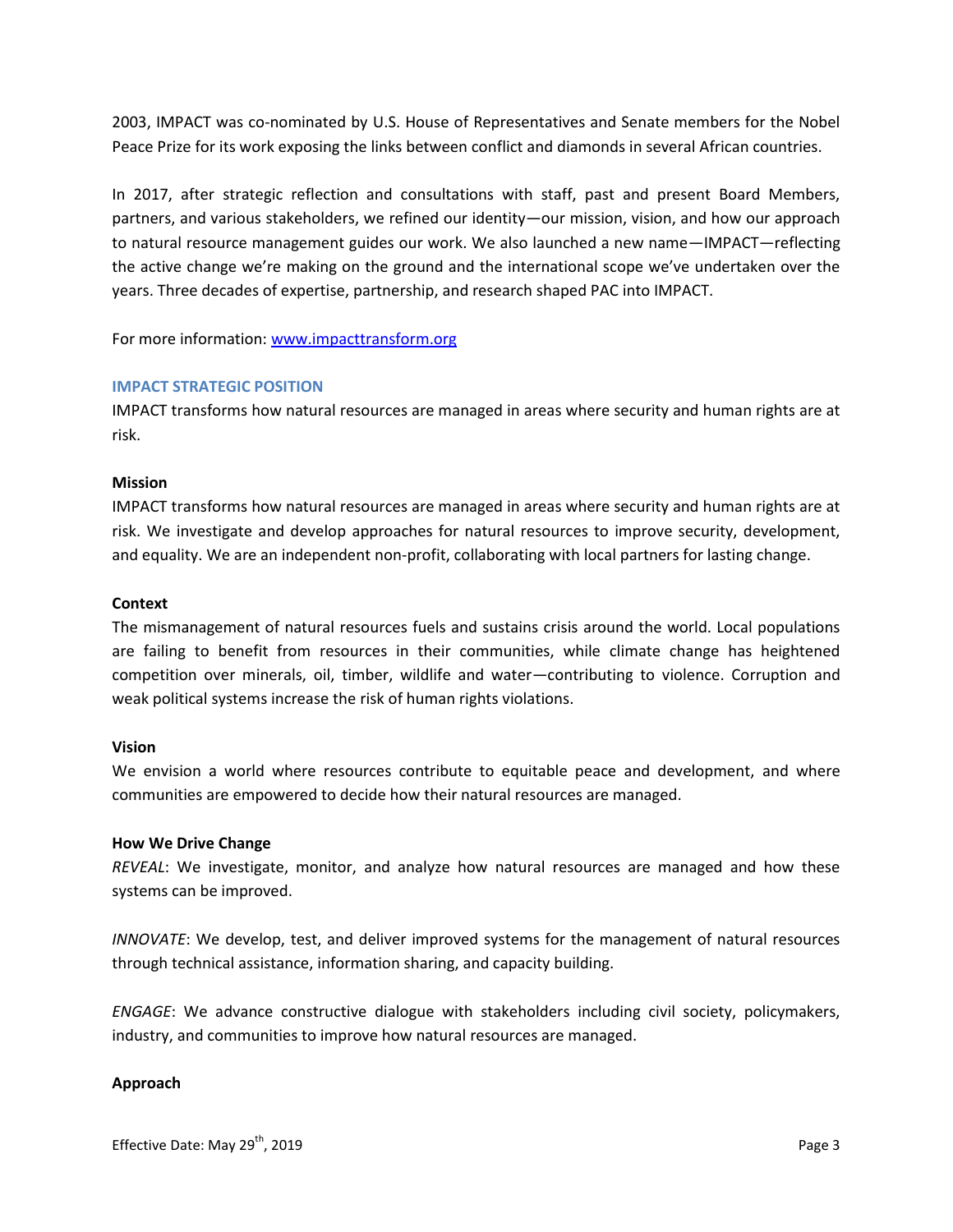We are guided by the core belief and principle that lasting and transformative change in the natural resource sector will come by providing capacity, investment, and spotlight to local actors. Our work focuses on supporting those who suffer the effects and injustice of weak systems—to mobilize and challenge how their resources are being managed.

# **Pillars**

- Holistic—integrating gender equality and environmental protection across our work.
- Multi-stakeholder—embracing dialogue while partnering with civil society.
- Innovative—pushing the boundaries by testing bold, new models.
- Factual—basing our work on evidence-based research and evaluation.
- Sustainability—providing capacity, investment, and spotlight to local actors.
- Peacebuilding—working in areas of insecurity, practicing and promoting non-violence.

#### **Issues**

- Regulatory and Legal Reform
- Supply Chain Transparency
- Illicit Trade and Financing
- **•** Gender Equality
- Environmental Stewardship

#### <span id="page-3-0"></span>**CODE OF CONDUCT STANDARDS**

As an IMPACT staff member, volunteer, partner or contractor, I will:

# **Uphold the integrity and reputation of IMPACT by ensuring that my professional and personal conduct is consistent with IMPACT's values and standards:**

- I will treat all people fairly with respect and dignity.
- When working in an international context or travelling internationally on IMPACT's behalf, I will be observant of all local laws and be sensitive to local customs.
- I will seek to ensure that my conduct does not bring IMPACT into disrepute and does not impact on or undermine my ability to undertake the role for which I am employed.
- I commit to being a good representative of IMPACT in all of my activities on personal social media networks. I will avoid making comments that could be interpreted as an official statement on behalf of IMPACT.
- If my role is that of a direct supervisor, I understand that I have additional responsibilities to model the good behaviour promoted through this Code in order to create an environment in which good conduct can flourish. I will ensure that co-workers and people associated with IMPACT are aware of the Code and are supported in putting it into practice, and I will manage misconduct appropriately and actively address breaches of the Code.
- I will not work under the influence of alcohol or use, or be in possession of, illegal substances on IMPACT's premises or accommodation.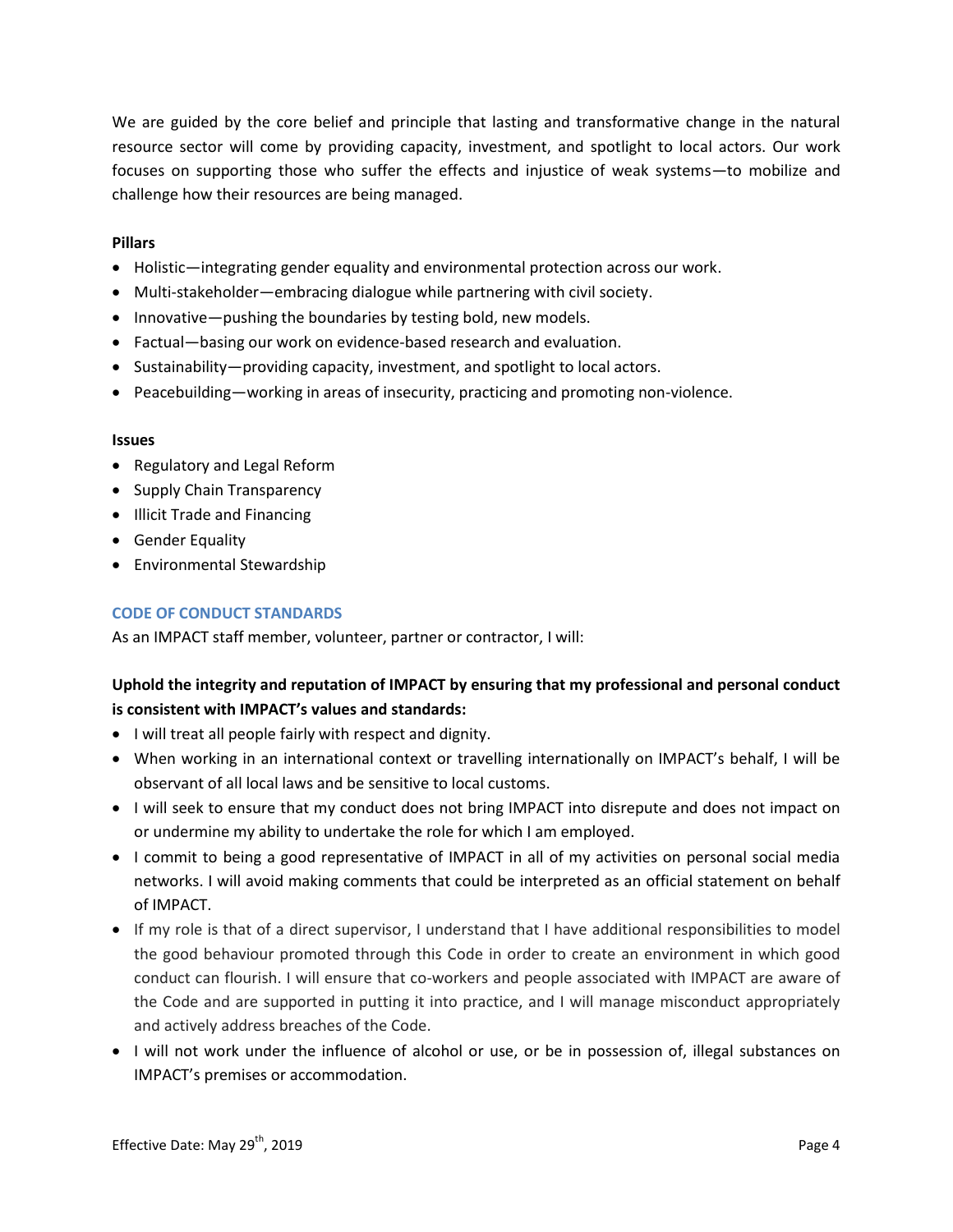## **Not engage in abusive or exploitative conduct:**

- I will not engage in sexual activity with children (persons under the age of 18). Mistaken belief in the age of a child is not a defense.
- I will not exchange money, employment, goods or services for sex, including sexual favours or other forms of humiliating, degrading, or exploitative behaviour, which is prohibited. This includes any exchange of assistance that is due to beneficiaries or partners of IMPACT projects.
- I will not engage in sexual relationships with beneficiaries of IMPACT projects, since they are based on inherently unequal power dynamics.
- I will not engage in any commercially exploitative activities with children or adults including child labour or trafficking.
- I will not physically assault a child or an adult.
- I will not emotionally or psychologically abuse a child or an adult.

# **Ensure the health, safety, and security of all IMPACT staff members and associated personnel (volunteers, partners, suppliers, and contractors):**

- I will adhere to all legal and organisational health, safety, and security policies and procedures in force at my location of work.
- I will comply with all security guidelines and procedures and be pro-active in informing management and staff responsible for security of any necessary changes to such guidelines and procedures.
- I will behave in a manner such as to avoid any unnecessary risk to the health, safety, and security of myself and others, including partner organisations and communities with whom we work.
- I will not carry weapons or have weapons or ammunition while on assignment/posting with IMPACT. I understand that the possession of a weapon while on assignment/posting with IMPACT is grounds for immediate dismissal.

# **Be responsible for the use of information, assets, and resources to which I have access by reason of my employment with IMPACT:**

- I will ensure that I use IMPACT assets and resources entrusted to me in a responsible manner and will account for all money and property.
- I will not use IMPACT IT equipment, software, e-mail, and/or social media platforms to engage in activity that is illegal under local or international law or that encourages conduct that would constitute a criminal offence. This includes any material that intimidates or harasses any group based on protected characteristics, or encourages extremism.
- I will not use IMPACT IT equipment to view, download, create, distribute, or save in any format inappropriate or abusive material including but not limited to pornography or depictions of child abuse.

# **Perform my duties and conduct my private life in a manner that avoids conflicts of interest:**

 I will declare any financial, personal, or family (or close intimate relationship) interest in matters of official business which may affect the work of IMPACT.